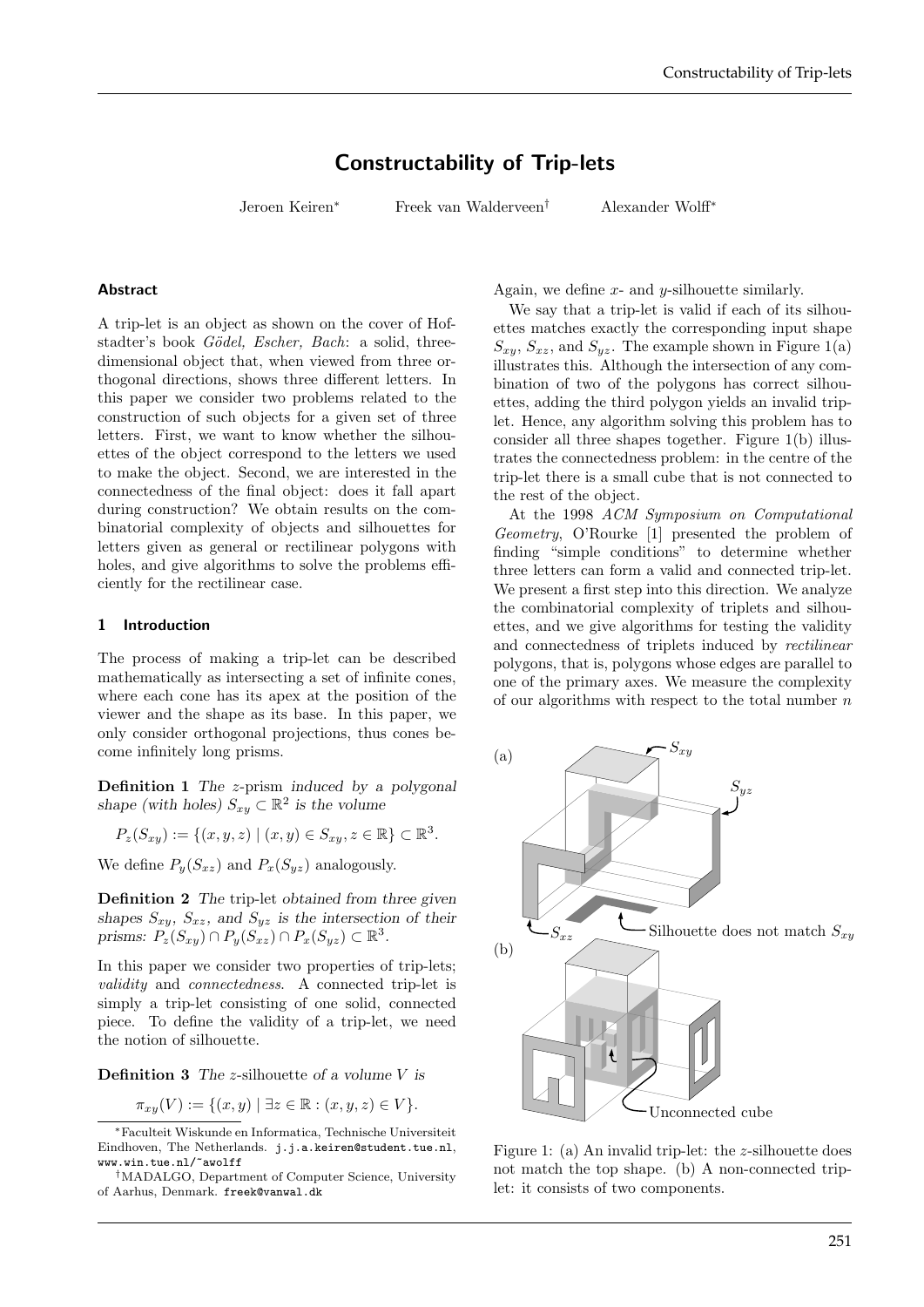of vertices of the input polygons.

Apart from their nice visual appearance, understanding the class of objects that can be represented by trip-lets may yield useful insights in our ability to understand three-dimensional scenes from silhouettes obtained from different viewpoints [7].

Earlier work Most work related to the construction of 3D objects from shapes considers the reconstruction of actual objects from silhouettes obtained from different viewpoints. Our orthogonal case can be seen as a variant of this problem with viewpoints at infinity where we are not sure whether the object to be reconstructed actually exists.

Bottino and Laurentini [4] ask whether it is possible to find the relative positions of viewpoints parallel to a plane, given their corresponding silhouettes. If such positions can be found, they call the silhouettes compatible. They give sets of inequalities for the relative positions of the viewpoints for viewing directions parallel to the plane, but do not provide efficient algorithms to find these positions.

Ohgami and Sugihara [8] propose an algorithm for finding relative viewing points in the plane for three given silhouettes. Their algorithm does not guarantee to find feasible positions even if they exist.

Hachenberger and Kettner [5] describe the implementation of Boolean operations on 3D Nef polyhedra in CGAL. As a prism can be described by a 3D Nef polyhedron, trip-lets can be constructed solely using Boolean operations on Nef polyhedra. Then, the number of components of the resulting trip-let is known, solving our first problem. The silhouettes can be found by projecting the resulting polyhedron back to planes orthogonal to any of the three axes. By comparing the silhouettes with the input shapes, our second problem is also solved.

The expected running time of the intersection implementation described by Hachenberger and Kettner is dominated by the term  $O(k\sqrt[3]{k}\log k)$ , where k is the size of the resulting polyhedron. Hence, the above solution runs in  $O(n^4 \log n)$  expected time if the object consists of  $\Theta(n^3)$  cubes (see Fig. 2 for an example of such an object).

Our results First, we investigate (in Section 2) the combinatorial complexity of our objects: given three shapes of total complexity  $n$ , we show that the resulting trip-let and its silhouettes have complexity  $\Theta(n^3)$ and  $\Theta(n^4)$ , respectively. Given rectilinear shapes, we show that in the worst case a silhouette has complexity  $\Theta(n^2)$ .

Second, we give algorithms for testing validity and connectedness of trip-lets constructed from rectilinear shapes, see Sections 3 and 4. Within the class of algorithms that actually construct the silhouettes and trip-lets, our algorithms are near-optimal in the



Figure 2: Three shapes generating  $\Theta(n^3)$  cubes.

worst case, testing validity and connectedness in time  $O(n^2 \log n)$  and  $O((n^2 + k) \log n)$ , respectively. Note that k, the complexity of the given trip-let, is  $\Omega(n^2) \cap$  $O(n^3)$  in the worst case.

## 2 Complexity of objects and silhouettes

Determining the worst-case complexity of objects and silhouettes by bounding the respective number of vertices allows us to prove lower bounds on the running time of any algorithm that, in answering one of the problems, internally constructs the actual object or silhouette. Due to lack of space, we only state the results and give some of the more important examples.

We start with a lemma concerning the complexity of objects obtained from two or three shapes.

**Lemma 1** Given  $m \in \{2,3\}$  shapes with n vertices in total, the complexity of the intersection of their orthogonally oriented prisms is  $\Theta(n^m)$  in the worst case.

An example illustrating the lower bound is given in Figure 2. The set of three shapes yields an object consisting of  $\Theta(n^3)$  vertices. Dropping one of the shapes results in an object with  $\Theta(n^2)$  vertices.

Note that the trip-let in Figure 2 is not connected. We conjecture the following.

Conjecture 1 Connected trip-lets have  $O(n^2)$  vertices.

It is easy to construct a connected trip-let with  $\Theta(n^2)$ vertices.

The following lemma shows that silhouettes can have higher complexity if we allow general polygonal shapes.

Lemma 2 A silhouette constructed from general polygonal shapes of total complexity n has complexity  $\Theta(n^4)$  in the worst case.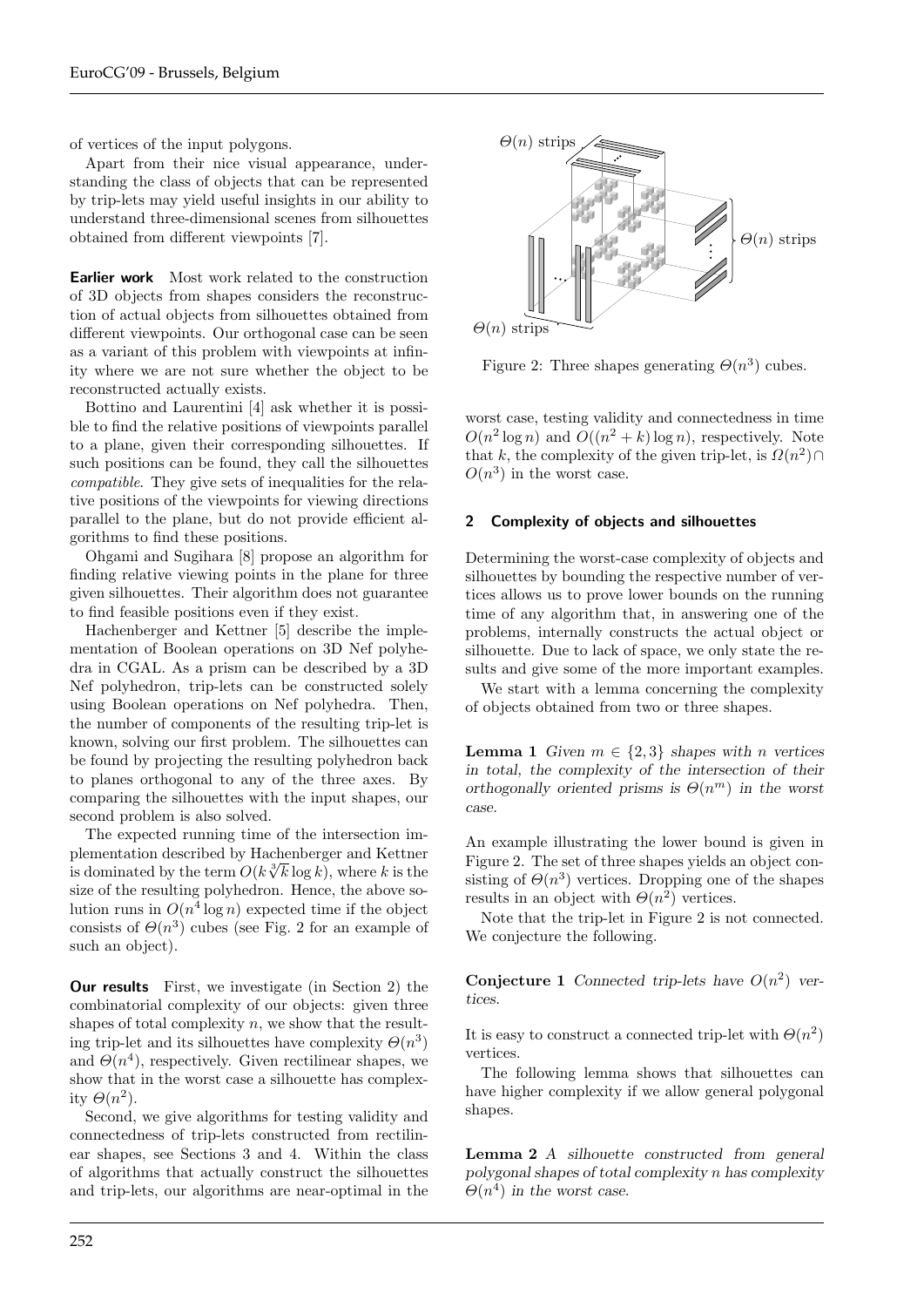

Figure 3: (a) Construction with  $3 \times 3 = 9$  bars that do not overlap in the z-silhouette. (b) Construction with  $(9-1) \times (9-1) = 64$  holes in the z-silhouette.

For proving the lower bound, consider one shape with  $\Theta(n)$  parallel strips that are slanted but do not overlap when projected vertically, and one with  $\Theta(n)$ parallel, horizontal strips such as in Figure 3(a). The z-silhouette obtained from these two shapes consists of  $\Theta(n^2)$  parallel strips. By swapping the two shapes the silhouette turns 90 degrees. If we stack the original and rotated version, the combined silhouette is a grid pattern with  $\Theta(n^4)$  vertices (see Figure 3(b)).

Hence, any algorithm that internally constructs the silhouettes to be verified can never be faster than  $\Omega(n^4)$ . Fortunately, if we restrict ourselves to rectilinear shapes, things cannot get that bad.

Lemma 3 A silhouette constructed from rectilinear shapes of total complexity n has complexity  $\Theta(n^2)$  in the worst case.

## 3 Determining validity

The correctness of one of the silhouettes of a trip-let, say the one for shape  $S_{xy}$ , can be stated by saying that the intersection of the prisms induced by the other shapes "overshadows"  $S_{x,y}$ :

$$
S_{xy} \subseteq \pi_{xy}(P_y(S_{xz}) \cap P_x(S_{yz})).
$$

We can use this characterization as a general idea for an algorithm to determine the validity of a trip-let. If the silhouette of the intersection of two prisms is known, a simple line-sweep suffices to determine if this silhouette covers the third shape. As we saw in Section 2, general polygonal shapes may yield silhouettes of complexity  $\Theta(n^4)$ . We expect we cannot easily get better running times than we saw for the approach outlined in the introduction (at least for the validity problem). Therefore, from now on, we will only consider shapes described by rectilinear polygons.

We compute the orthogonal projection of the intersection of the prisms formed by two silhouettes using a



Figure 4: Constructing the bottom silhouette; the dashed area is a new rectangular facet.

sweep-plane algorithm. The orientation of the sweep plane (effectively consisting of two sweep lines) is illustrated in Figure 4. For each event—that is, a horizontal edge—the new facets of the trip-let introduced by that event that are parallel to the sweep plane are computed. This results in a set of rectangles whose union is exactly the orthogonal projection we were looking for. As this is a fairly standard procedure, we will not go into further detail.

The main problem with actually computing the union of this set of rectangles is that there may for example be  $\Theta(n^2)$  rectangles whose union again has a complexity of  $\Theta(n^2)$  (consider for example a rectilinear version of Figure 3), so adding one rectangle at a time will yield a running time of  $\Theta(n^3)$  or worse. Instead, we determine the union in one go using a sweep-line algorithm. We maintain the status of the sweep line in a data structure that can efficiently (i) add a segment when a new rectangle is encountered, (ii) report the intervals covered by this new segment that are not currently covered (as they introduce new edges in the silhouette polygon), and (iii) remove a segment when the sweep line hits the bottom of a rectangle. Segment trees [3, Section 10.3] come close but do not provide an efficient implementa-